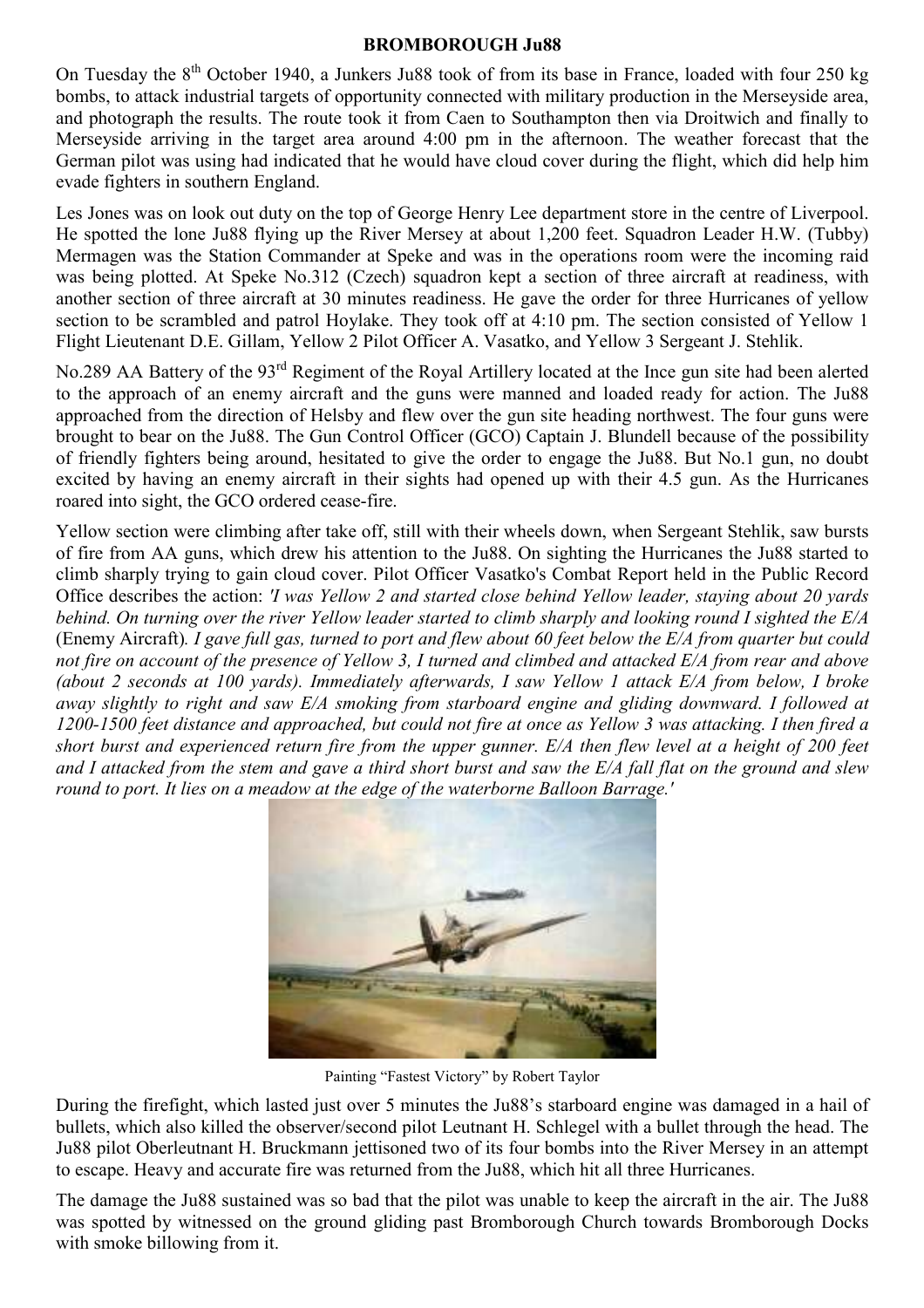

Ju88 final approach Crash site map

The aircraft crashed landed on reclaimed land at Bromborough Dock with the undercarriage retracted and two bombs still in their racks, it slid on its belly across the field and stopped, slewing round to port, it was 4:15 pm. The port engine had been ripped out of its mountings and one of the remaining bombs torn from its rack and lay near the aircraft along with a dinghy, which had inflated because of the crash landing.



Detached bomb from Ju88 RAF officers inspect the Ju88

Harry Gill, a gateman at Bromborough dock who was about 200 yards from the crashed Ju88 ran towards the aircraft. As he ran, he saw two men scramble out of the cockpit and go behind the aircraft. He found them bent over a third man lying on the ground some way behind the aircraft. Gill demanded their guns, which they surrendered without argument. At that point two Unilever employees, Mr. W.A. Rand from the electrical department and Rob Thompson assistant manager of fuel & steam department arrived. Thompson, who had been cycling by when the aircraft crashed, escorted one of the Germans to the Dock Gatehouse to be kept in custody until the military authorities arrived. Men from the Local Defence Volunteer (LDV) units of Unilever and Fawcett Preston arrived to control the growing crowds.

The two men who had scrambled from the cockpit were the pilot Oberleutnant H. Bruckmann a tall fair haired man, and Unteroffizier H. Weth the wireless operator/gunner, the man on the ground was Sonderfuhrer H. Lehmann. Lehmann was in the ventral gondola under the cockpit acting as rear gunner. He had detached the gondola from the aircraft at a height of about 3 feet just before the aircraft crash-landed. He had suffered bullet wounds and broken legs. Gill and Rand made a makeshift splint using a shunter's pole for Lehmann legs. Weth who had suffered a slight injury and Lehmann were taken under guard by ambulance to Clatterbridge hospital for treatment. Leutnant Schlegel was later buried with full military honours in Hooton Village Church. In 1962 his body was transferred to the German military cemetery at Cannock Chase, Staffordshire.

Eventually Harry Gill was able to look around the Ju88. He found maps of Merseyside, which clearly detailed buildings and storage tanks in the Port Sunlight factory and Bromborough dock.

The victorious Hurricane pilots landed back at Speke completing what would possible be the fastest shooting down of an enemy aircraft. About 12 minutes from take off to touch down. The pilots got a hearty reception when they landed and were carried shoulder high by their comrades, a large number of station personnel and local civilians witnessed the event, including those on a local bus going past the Airport. So great was the interest that the airport gates had to be closed the following day when crowds of local civilians arrived wanting to congratulate the pilots. No.312 (Czech) Squadron had only become operational in late September 1940, and this was their first action.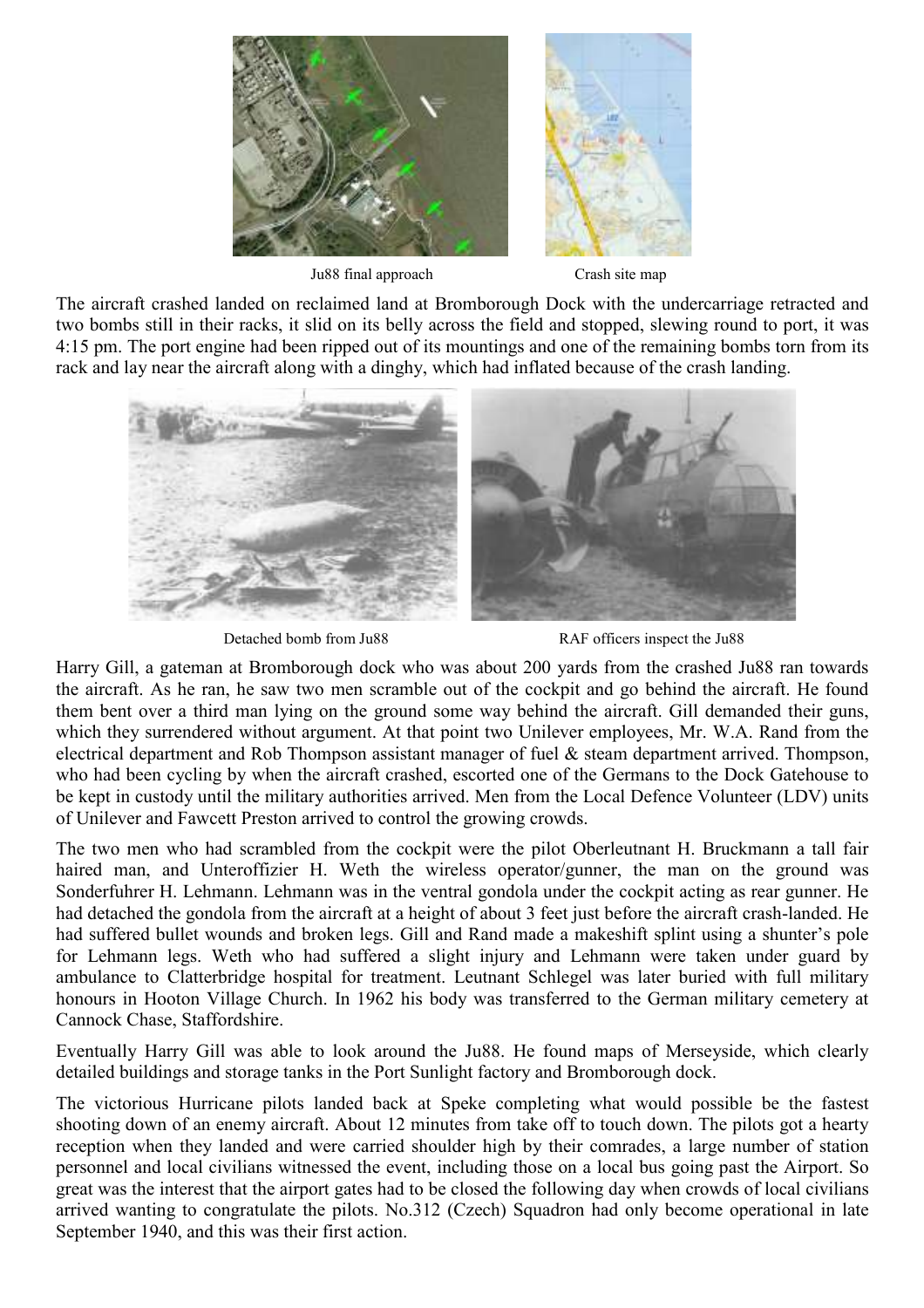Flight Lieutenant Gillam got into his car, and drove through the Mersey Tunnel to the scene of the crash. There he cut a badge off the side of the aircraft together with the Swastika on the starboard side of the fin for a souvenir. Returning to Speke it was hung in the hut at the squadron dispersal. After the war, Flight Lieutenant Gillam presented the panel with the Swastika to RAF Finingley. Sadly following the closure of Finingley the panel is now missing. It has been reported that a paddle from the dinghy, which had a plaque mounted on it and a painting entitled 'The Fastest Victory' painted by Robert Taylor and signed by Flight Lieutenant Gillam has been seen for sale on an Internet site.



George Knut from Willaston, an RAF armourer based at Hooton Park was dispatched to look after the armament and took the machine guns back to Hooton Park. On examination, the aircraft was found to have fifty .303 bullet strikes in it. The bombsight was of great interest to the RAF as it was a new type and the first to fall into their hands. The aircraft was removed three days later, and the Commander of the Merseyside Garrison said that the aircraft was to be put on public view in connection with 'War Weapons' Week' in Liverpool the following week. In the meantime it was moved to the Oval Recreation Ground Bebington were it was placed on display to the public. More than £70 was collected for the Mayor of Babington's 'Spitfire Fund'. On the 18<sup>th</sup> October, the Ju88 was paraded through the streets of Liverpool and then displayed at St George's Plateau alongside a Messerschmitt Bf.109.

Mrs Anstead-Browne a member of the WVS, and organizer of the Neston Spitfire Fund, secured the use of the Ju88 as a means of revenue for their Spitfire Fund. The Ju88 was transported on two low loaders to Parkgate where it was placed on view in a field off Bevyl Road, which adjoined the Parade. A charge of 6d for an adult and 3d for children was made to view the aircraft. It caused great interest with the locals and attracted crowds. The bomber remained there until the 24<sup>th</sup> of November when it was taken to RAF Sealand and disposed of.

Arthur Draper, who was eight years old at the time, remembers the Ju88 arriving on low loaders, the fuselage on one and the wings on the other. They were placed together so that it looked as though it had just belly-landed. "I took a bit of the tail fin, which was lying on the ground. It was dark green and smelled like rotten cheese. I put it in our shed but my dad made me throw it away as it had such a terrible smell." Quite a number of those who saw the aircraft thought it had come down at Parkgate. Local boys were very keen to collect souvenirs, and so the Little Neston Company of the Home Guard guarded the aircraft at night.

Eddie Scott remembers: "The Little Neston company of the Home Guard was charged with the responsibility for protecting it from the depredations of souvenir-hunters. Half-dozen of us detailed for the task made our way to the rendezvous, an empty house behind what is now the Parkgate Hotel and mounted a patrolling guard in pairs for the standard two hours on and four off. I remember the four off particularly for the hardness of the bare floor and the inadequacy of the single blanket, and the two on for the inky blackness of the night".

Maurice Jones went to see the aircraft: "There were plenty of people there and it poured with rain. It was a very miserable day. Corrugated sheets had been put on the ground round the plane, as it was so wet. A wing had come off the plane but was laid out, as it should have been. There was a long line of people waiting to go in, and you went in through the door the crew had used. It was the first German object of war I had ever seen. I went in and sat in the pilot's seat and I can remember a lady saying they needed terribly long legs to reach the pedals".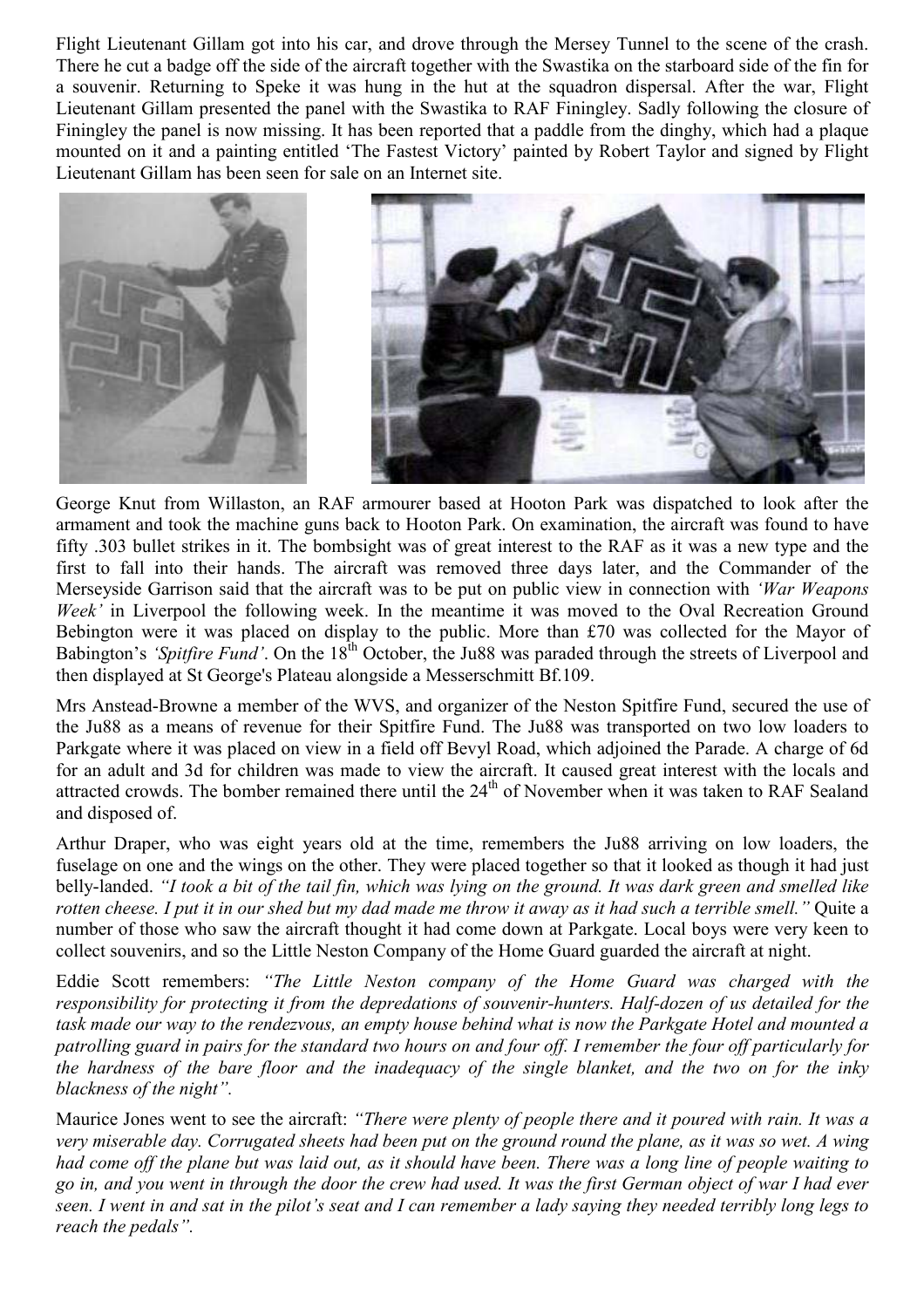In 1990, local aviation historian, the late Dougie Darroch, founder of the Warplane Wreck Museum at Fort Perch, New Brighton succeeded in tracing the pilot, Helmuth Bruckmann to his home in Munich. He was hoping to get Bruckmann to return to the scene of the incident on its  $50<sup>th</sup>$  anniversary. But Bruckmann was involved with the celebration of the reunification of Germany and was therefore unable to. However on Friday 1<sup>st</sup> November 1991, following arrangements made by Monty Lister and Dougie Darroch, Helmuth Bruckmann took off from the playing fields of Wirral Grammar School in a Jet Ranger helicopter (G-BAKS) and landed at the crash site just over 51 years since he had crash-landed there. The Mayor & Mayoress of Wirral (Councillor and Mrs Gordon Paterson), eyewitnesses to the original action, the press were there to greet him along with John Petric from Lubrizol who now owned the land on which he crashed. This was followed by a reception at Bebington Civic Centre at which Bruckmann was presented with among other things, a painting of the dramatic events by renowned local aviation artist Malcolm Kinnear, and a mounted piece of the Ju88 from Dougie Darroch's collection at Perch Rock.



Malcolm Kinnear's painting

Bruckmann had hoped to meet, Denys Gillam but Gillam had unfortunately died of a heart attack only a few weeks earlier. Later Bruckmann visited the Military Cemetery at Cannock Chase were Herbert Schegel had been reinterred. Following this there was a trip to Ambleside in the Lake District where he had been held as a prisoner of war before being sent to Canada for the duration of the war.

# REPORTS & WITNESS STATMENTS

## Speke intelligence officer, Pilot Officer Phillips reports from the three pilots.

'Yellow section had just received the order to patrol Hoylake and were still near the aerodrome at a height of 1,000 feet, when a Ju88 was sighted by anti aircraft positions up river, the bursts attracting the attention of yellow 3 which sighted the Ju88 flying slowly westwards at 1,200 feet. The Ju88 then in turn sighted our formation and climbed sharply trying to gain cloud cover. Shortly before entering, the Ju88 received a burst from Yellow 3 which was followed by continual attacks from Yellow 1 (continuous astern attacks) Yellow 2 and 3 which weaved in and out attacking from below and above principally from the rear on account of bad visibility. The Ju88 received bursts from Yellow 1 and 3 while still climbing through cloud and started gliding downwards. Yellow 2 and 3 doing quarter attacks. By this time both of the Ju88's engines were on fire and it was seen by yellow 2 and a large number of ground observers to fall flat down on a meadow on the left bank of the Mersey. During combat heavy and accurate return fire was experienced from the Ju88 up to the last moment before the crash. Slight damage was sustained by all our aircraft a bullet hitting the windscreen of Yellow 1 another the exhaust manifolds of Yellow 2 while Yellow 3 sustained damage to the petrol tank and the gun pipe line (He states in his individual report he returned thinking all his ammunition had gone). Cine guns were not carried. Anti Aircraft fire was ceased immediately our fighters came into action'





The damage to Yellow 1 windshield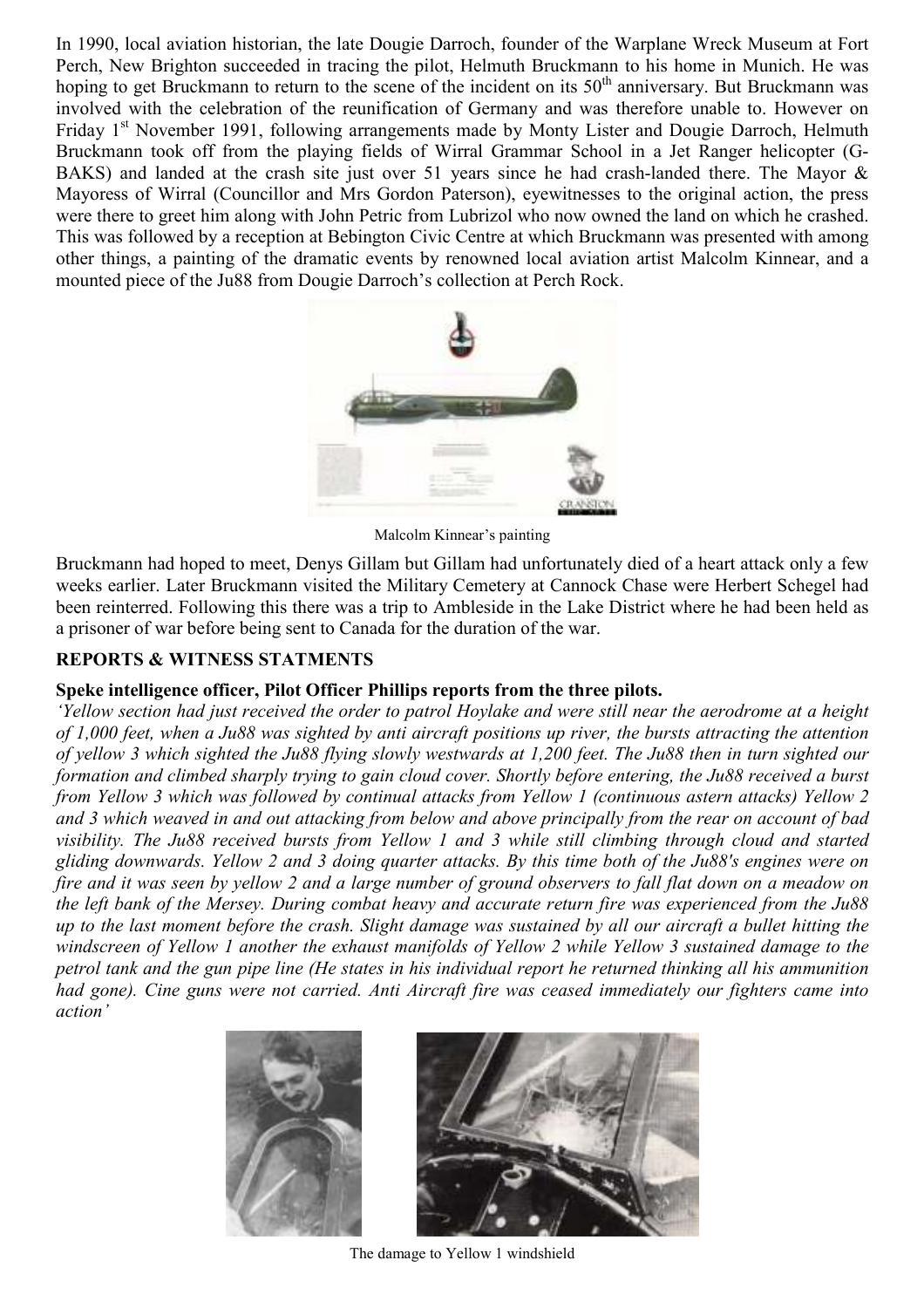#### Denys Gillam memoirs

'We were scrambled on  $8<sup>th</sup>$  October in poor visibility. With our wheels still down we spotted this Ju88 being engaged by AA fire. My two wingmen began to chase it as I pulled up into a climbing turn. As my two Czechs engaged him I rolled or rather slid off the top of the climb right under it, the Ju88 was only at 1,000 feet. When I had enough power I pulled up and got a very close shot and it went down and crash landed with both engines on fire on the other side of the Mersey, about half a mile or so from the airfield. I continued round, lowered my wheels and put back down on the runway. It must have been one of the fastest Fighter Command kills on record. I had a bullet hit my windscreen; in fact the German gunner scored hits on all three hurricanes. Taking my car, I drove through the Mersey Tunnel to the scene of the crash just as the crew was being rounded up. The pilot was dead but the others had survived although the gunner and wireless operator had been injured. I cut the German badge off the side of the aeroplane together with one of the swastikas for souvenirs, then returned to Speke'.

## Harry Gill gateman at Bromborough Dock

'The air raid siren had sounded but in those days nobody paid much attention to them. I was on duty at the South Gatehouse at Bromborough dock, when a twin-engined aeroplane plunged out of the clouded sky and crashed about 200 yards away on land reclaimed from the River Mersey. I ran towards it and half way there I looked up and saw a swastika on the tail fin. Two men were scrambled out of the cockpit and ran behind the damaged wing. The two Germans who were tall and well built were bending over a third airman lying at their feet. I sized them by the epaulettes of their uniforms and demanded their guns, which they surrendered without argument. Mr Rand and Thompson then appeared at my side; Mr Thompson took charge of one of the Germans and escorted him to the Dock Gatehouse to be kept in custody until the military authorities arrived. One of the crew was found to be dead at the controls. Alongside the Ju88 was a fully inflated dinghy, and two unexploded bombs, which had fallen from the aircraft as it bounced along the ground, were lying near the smoking port engine. At that stage of the war, a military unit was stationed near the dock and they mounted a guard over the aircraft until it was removed by the RAF. The Air force were very concerned with the bombsight as it was a new type and was the first to fall in our hands, they carefully dismantled it and brought it to the Gatehouse where my colleagues and I kept it under guard until it was taken away. That evening we were visited by the three pilots who shot the Ju88 down, having been the first to approach the Ju88, it seemed a fitting conclusion to an exiting day when I shook hands with the victors'



Cockpit of Ju88 The inflated dinghy being inspected

## Frank "Doc" Holmes

'On the  $8<sup>th</sup>$  October 1940 I was standing my doorstep at 30 Ashfield road when the sirens sounded. In the air above us was a German Ju88 with three of our fighters chasing it and it was firing back at them. The fighters were Hurricanes. The Ju88 veered and nearly hit Bromborough church steeple, but the fighters got the better of it and shot it down near Bromborough dock. I had a good idea were it crashed, so I picked up my eldest boy Barry aged 6 years, put him on the crossbar of my bicycle, and made my way to where the Ju88 had come down. When we arrived the crew had been removed from the plane. The pilot, only a very young man was killed and the co pilot was wounded. The machine gunner was not to badly hurt. They were all taken to Clatterbridge Hospital. It was a sad sight to see, but that is war. A pilot arrived on the scene about 15 minutes after the Ju88 was shot down he had come all the way from Speke Airport where he had left his Hurricane. He was also a very young man. He cut the German badge off the side of the Ju88, also one of the Swastikas, got back in his car and left for Speke and home. Of course the Army were called in to guard the Ju88 and surround it with ropes and posts. There was a bunch of keys lying on the ground near the plane, which I picked up and gave to one of the soldiers on guard and while doing so had a quick look inside, I was sorry I did because it was not a petty site at all. I did notice that in the glove compartment of the Ju88 there was a bar of Cadbury's Chocolate and a pack of Churchman's cigarettes which must have come from the Dunkirk campaign'.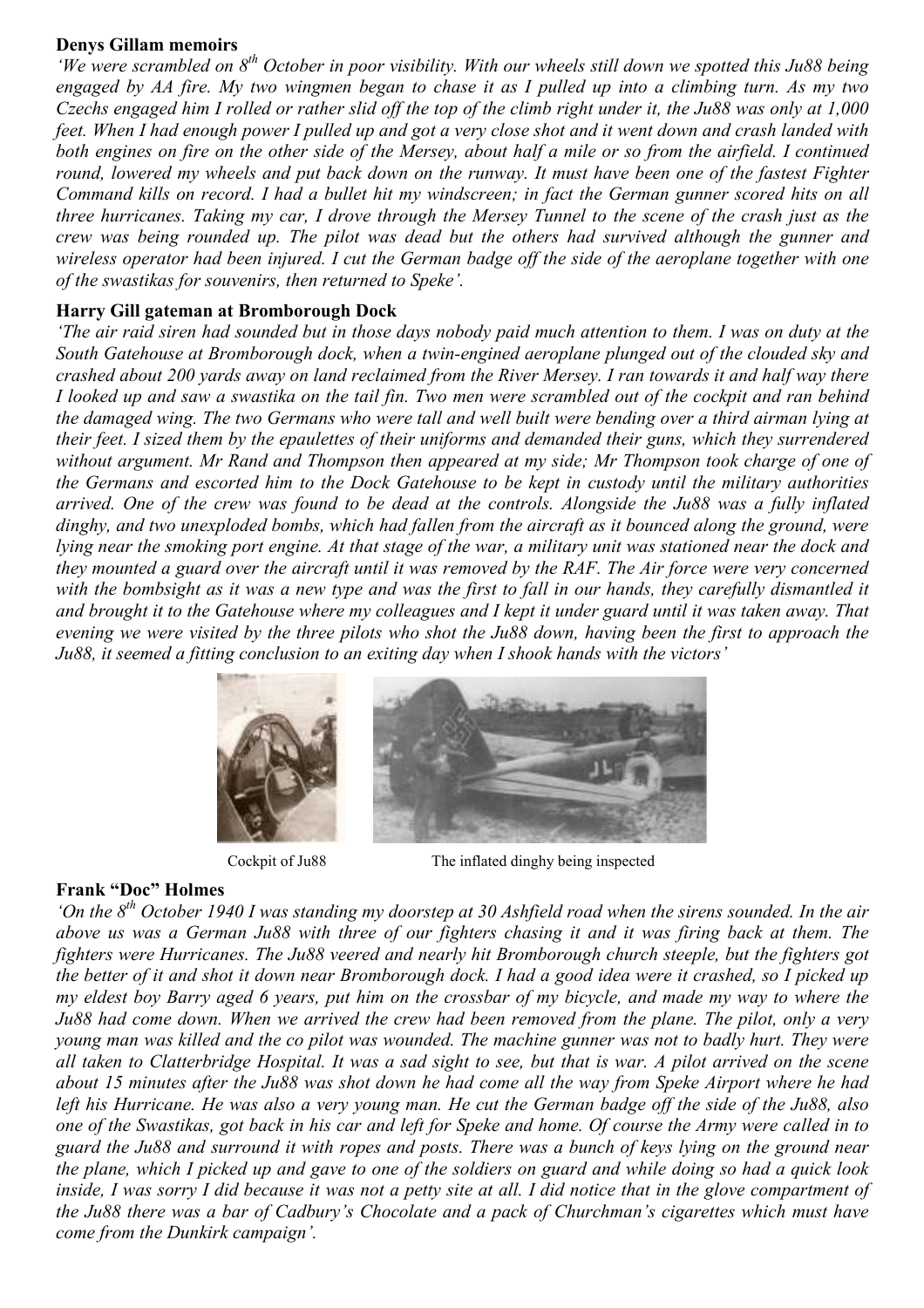There are a couple interesting points from Holmes report. He confused the pilot with the observer/second pilot who was killed. If the Hurricane pilots had arrived 15 minutes after the Ju88 had been shot down, his car must have done a bit of low flying.

## Ron Wright of Eastham

'It was an amazing experience. I was on my way home from school to where I lived in the ICI houses at Pool Woods, just behind the trees. I saw the aircraft flashing past the houses at almost rooftop level and I thought it was going to crash on them, you could hear the rat-a-tat from the three Hurricanes guns. The Hurricanes forced the German bomber down in Bromborough Dock. A handful of us young kids rushed up to the wrecked plane, way ahead of the security services. There were three crew, I think, two were out of the plane in a daze, but the third was dying. He was asking for a cigarette and a factory worker, who'd arrived by now, gave him one, but one of his mates kicked it away. At the same time, the Hurricanes were doing victory-rolls overhead. I was gobsmacked by it all'

# Dennis Housley who lived in Magazine Village

Dennis was one of three 12 & 13 year old boys who had a half-day off from school and are out on the Mersey in a small rowing boat. He remembers that the weather was overcast with a slight mist in the air and that he was in the Eastham Channel with Alan Gratrix and Ronnie Hill. They heard explosions from the direction of Speke, but couldn't see anything at that time, so thought they had better go home. Just then Frank Rogers the Gunpowder Magazines Foreman started waving frantically from the beach at the end of Magazine Village. The boys beached their boat, as the noise grew louder. Frank urged them towards the small cliff on the beach and told them to keep flat against the cliff. He said, "it's a dogfight", and there was a Ju88 being fired on by Hurricanes. Pieces were flying off the German aircraft and were dropping into the mud on the shore, and smoke was pouring out of the engines.

The aircraft had gone over the dock wall, and disappeared within seconds. Dennis said, "She's down on the dock" Frank looked concerned, and replied, "I'll get my gun", and went off to get it. The Ju88 had just scraped over the dock wall by about 6 feet. Running towards the aircraft, Dennis watched as one of the Hurricanes did a climbing 'Victory Roll' over the scene.



Representation of crash by the son of Dennis Housley

After a short time a Local Defence Volunteer (LDV) arrived on the scene and tried to keep the crowd back with a gun. He was told in no uncertain terms to "*point the gun at the bloody Jerry's*". Dennis liberated the wingtip and made off with it included the landing light, the bulb of which had marked on it 'OSRAM. Made in England'. His father later got agreement with a member of the RAF team, that it was ok for Dennis to keep it. Dennis's friend Ronnie made off with a forage cap from one of the crew. The wingtip was given away in various pieces over the following years. At Woodslee School the next day Dennis and his two friends had to stand up in front of the school and re-tell what they saw.

In 1991, during Helmuth Bruckmann visit. Dennis went along to meet him and appeared on BBC TV's *Look* North' piece on the incident.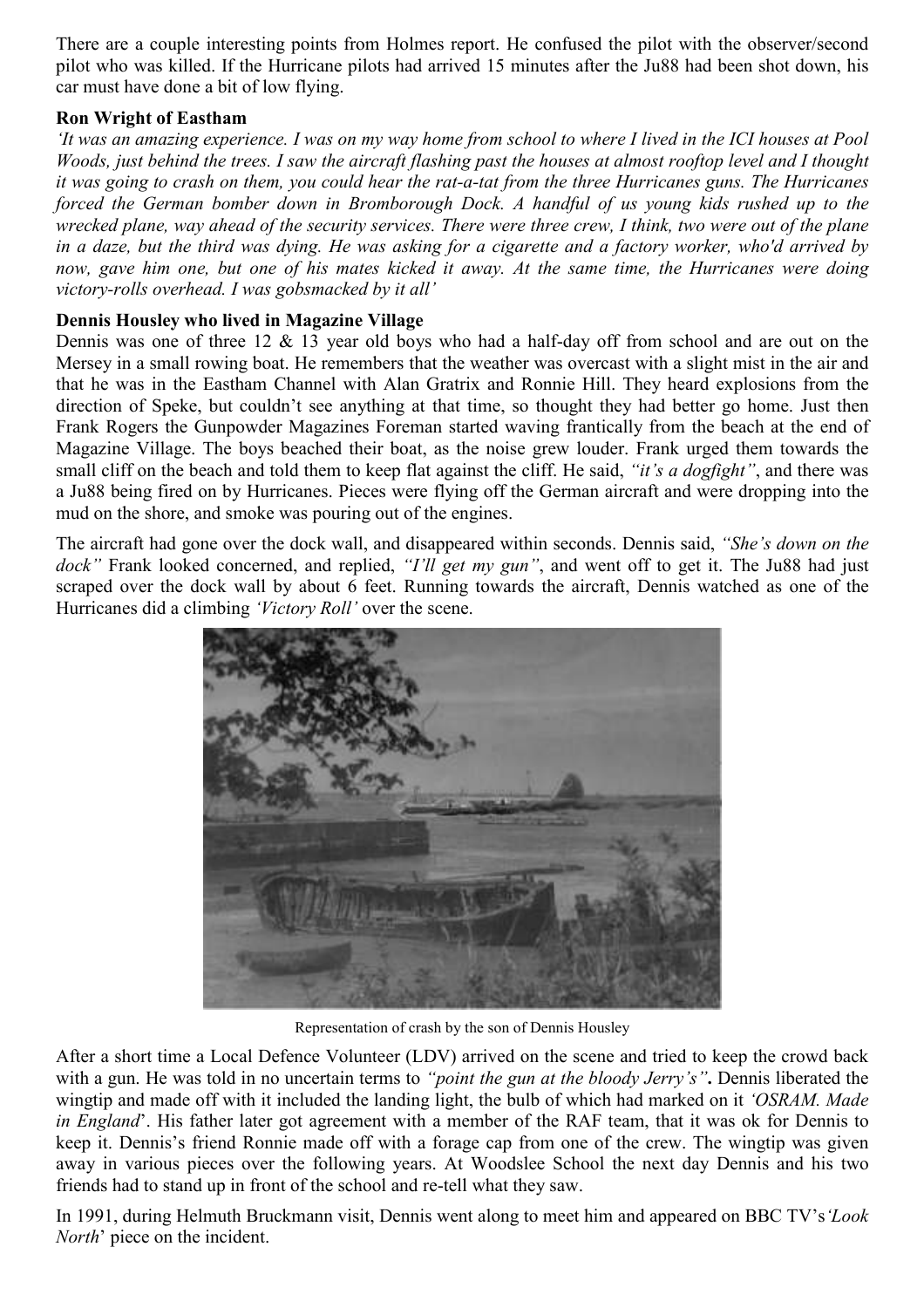# Birkenhead News  $12<sup>th</sup>$  October

The Birkenhead News reported the incident on the 9<sup>th</sup> of October with just a few lines. In the  $12<sup>th</sup>$  October issue, they reported the incident more fully with a picture of the Ju88 with the headline 'One Less To Come Again!' As well as reporting the incident they reported comments from a 'Captured Nazi airman about nineteen year old'. How the paper obtained the comments is a mystery, one can only assume that the Nazi was Bruckmann although he was 26 years old. The paper reported that 'the Nazi spoke excellent English, which he said he learnt at school and that this had been his fifth visit to the area'.

He had commented on how in spite of Dr. Goebbels efforts, Germans were beginning to doubt the number of British air losses. He was convinced that Germany was invincible for he had been told that London had been razed to the ground and it would only be a short time before England was beaten. What he could not understand was why people here seemed so content and why, although there had just been an air raid they were going cheerfully about normal tasks. Regarding starvation in Germany, he said 'that there were good stocks of wheat and tomatoes but the rationing of other articles particularly meat and butter is very stringent'. An interesting comment. He went on to comment that 'German airman, were repeatedly told that if they came down over England they would not be taken prisoner'. He said with a cheerful grin "But we have no complaint to make about your hospitality so far". The paper went onto comment about the fliers flying boots with leather soles but the uppers of canvas lined with wool.

## THE GERMAN AIRCRAFT

The Ju88 type had made its maiden flight in 1936. Designed as a high-speed bomber, it also served as a long-range reconnaissance aircraft, and some were equipped for close air support with one 75mm cannon and two 37mm cannons. It was also used as a night-fighter, with on board radar. At the end of the war, some Ju88 were even converted into radio-controlled flying bombs. Eventually 14,780 Ju88 were produced.

The Bromborough Junkers was a Ju88A-1 built by Norddeutsche Dornier Werke under license from Junkers and was accepted in May 1940. Its Werke Nummer (Work Number) was 4068. Junkers had built the port engine and Miteldeutsche Motorem Werke of Leipzig built the starboard engine.



Data plates from the Ju88

The aircraft carried the code ' $M7+DK$ ' were the ' $M7$ ' indicated that it was part of Kampfgruppe KGr806. The 'K' indicated the Staffle (squadron) within the group, in this case No.2 Staffel, and the 'D' indicated the individual aircraft within the Staffel. There was a crest painted on the nose, which depicted a German eagle in flight carrying an Iron Cross with a small Swastika superimposed on red, white and blue concentric circles, the inner ring was partly green and partly white, this was probably the crews own badge. Part of this badge can be seen at Doug Darroch's Warplane Wreck Investigation Group Museum in Fort Perch Rock, New Brighton.





Typical Ju88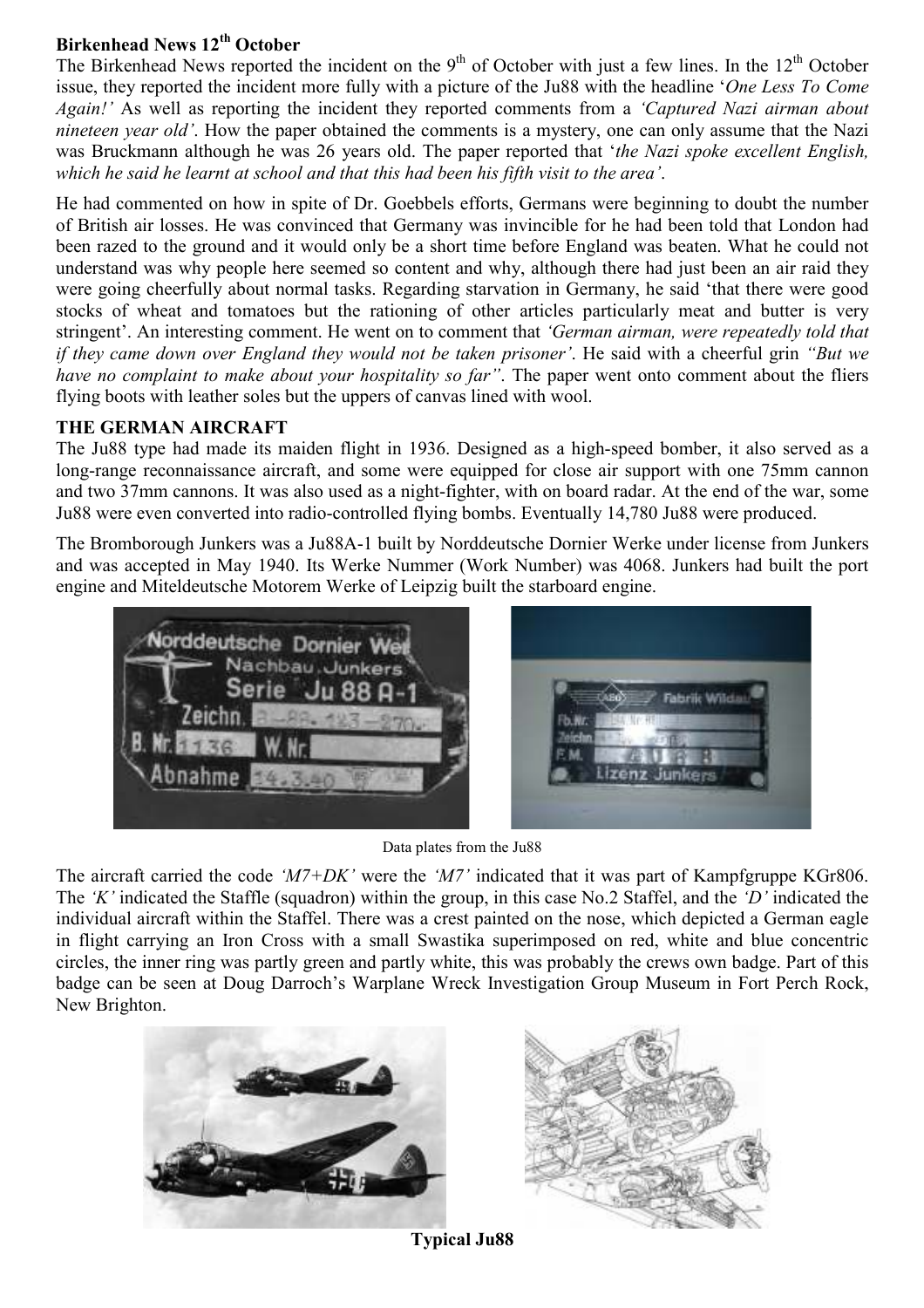#### Ju.88A-1 Specification

| Crew        | Pilot, Observer (second pilot), Radio operator/gunner, Ventral rear gunner              |
|-------------|-----------------------------------------------------------------------------------------|
| Engines     | Liquid cooled, 12-cylinder inverted-Vee, Junkers Jumo 211B-1 (or G-1) of 1,210 hp each. |
| Max speed   | 280 mph with normal operational load                                                    |
| Max ceiling | 32,150 feet                                                                             |
| Range       | 620 miles                                                                               |
| Weights     | Loaded 22,840 lbs<br>Empty $16,975$ lbs                                                 |
| Wingspan    | 60 ft $3\frac{1}{4}$ in                                                                 |
| Length      | 47 ft $2\frac{1}{2}$ in                                                                 |
| Height      | 17 ft $5\frac{3}{4}$ in                                                                 |
| Armament    | Three 7.92mm machine guns, 1 firing forward (pilot), 1 upper rear (radio operator), and |
|             | 1 rear ventral gondola.                                                                 |

## THE GERMAN SOUADRON & CREW

KGr806 was part of Generalfeldmarschall Hugo Sperrle's Luftflotten (Air fleet) 3, with this aircraft based at Caen-Carpignet in France. KGr806 was formed in September 1939, originally as a coastal bomber reconnaissance unit, which was absorbed into the Luftflotte 3 as an orthodox bomber group, retaining its nucleus of naval officers. It was based at Nantes with a detachment at Caen. Originally equipped with Heinkel He111, it was re-equipped with Ju88A-1 before and during the Battle of Britain. KGr806 later saw operational service on the Eastern Front and the Mediterranean.

## Oberleutnant (RAF rank Flying Officer) Helmuth Bruckmann

Helmuth Bruckmann, the pilot was born Hamburg in 1914. He graduated from school in Emden in 1934 and enlisted in the German Navy the same year, commencing flying training in 1936. He was promoted to Oberleutnant in 1939 and was made Commanding Officer of a coastal reconnaissance squadron, and subsequently Director of a pilot training school. Early in WWII he became deputy Squadron Leader in a bomber wing, regularly flying He111 and Ju88 aircraft. The operation on  $8<sup>th</sup>$  October was his  $36<sup>th</sup>$ operational missions and his 5th to Merseyside. After a week's interrogation at Cockfosters in London, Bruckmann was transported to Grizdale Hall in the Lake District for 3 months before being moved to Glasgow to board the *'Duchess of York'* to sail to Canada to see out the rest of the war.

After the war he joined the Luftwaffe general staff and was promoted to Major. On leaving the Luftwaffe Bruckmann studied languages and literature at university from 1946 to 1958 and became director of the Goethe Institute in Munich. He rejoined the Luftwaffe and in 1959, became a Lt. Colonel in the Ministry of Defence at Bonn. After a period as Commander of a cadet-training wing in the Luftwaffe Officers Training School in Munich, he was promoted to full Colonel in 1961 and transferred to the German Embassy in Washington D.C. USA as air attaché. After an additional assignment as the German Military representative with the NATO committee, he returned to Germany as head of the Military Studies Group in the German Ministry of Defence. He retired in 1973.



Drawing of Bruckmann after WWII Bruckmann November 1991



## Leutnant (RAF rank Pilot Officer) Herbert Schlegel

Herbert Schlegel the aircrafts observer/second pilot aged 24, was killed by a bullet wound to the head, and was originally buried at Hooton Village Churchyard. His body was moved in 1962 to the German military cemetery at Cannock, Staffordshire, block No.3, grave No.117.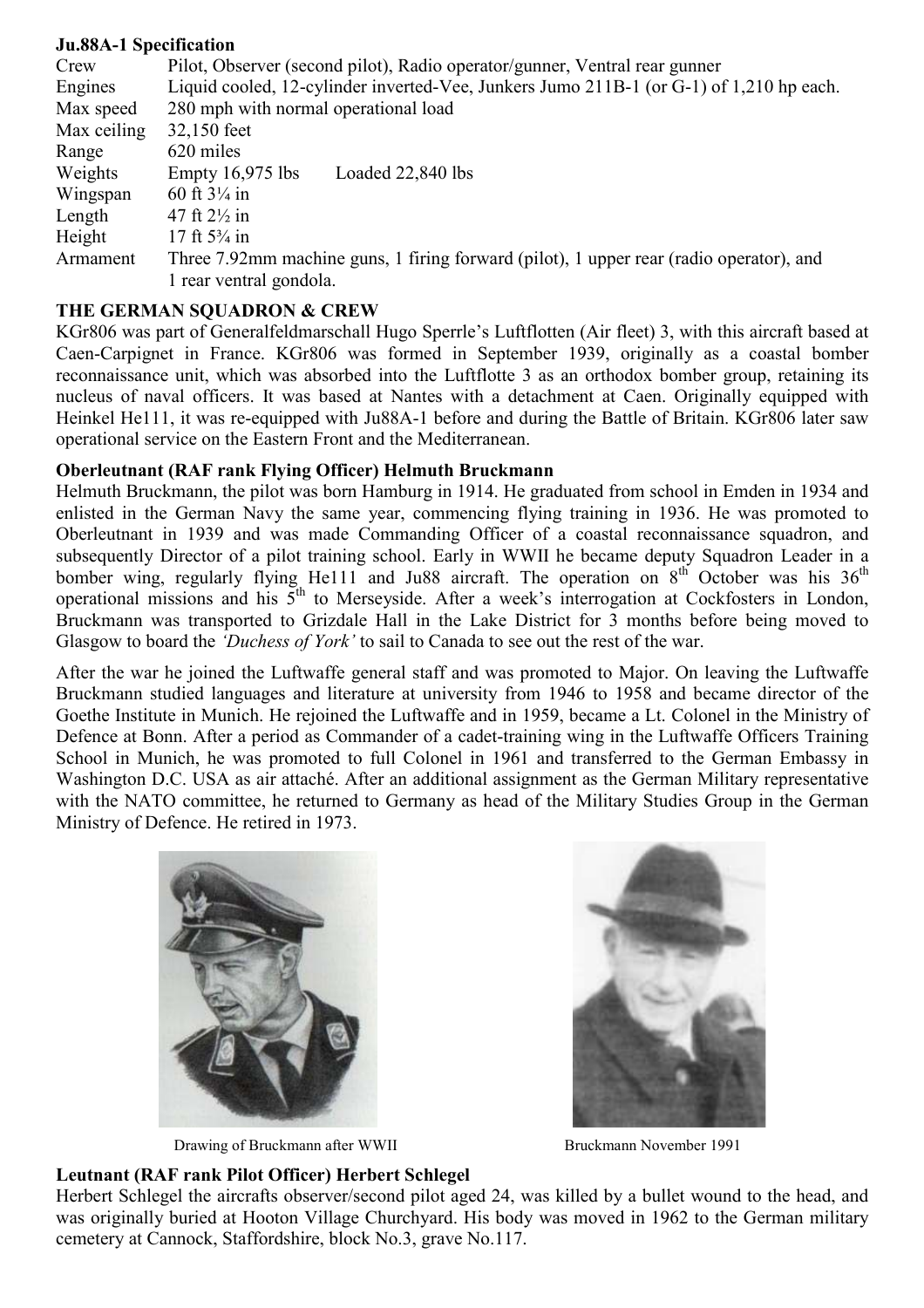

## Unteroffizier (RAF rank Corporal) Helmuth Weth

Helmuth Weth was the 26 year-old wireless operator/gunner.

#### Sonderfuhrer Horst Lehmann

Horst Lehmann was 37 years old. In English, Sonderfuhrer translates to Specialist Leader. They had special linguistic or technical skills, but lacked the necessary military training. They wore standard military uniforms, and had officer rank without a commission. They only had authority within the area covered by their specialist skills. Lehmann was a "Bildberichter" (Photographic War Correspondent) from Luftwaffe's No.2 Propaganda Company, on board to photograph the outcome of the raid. Lehmann recovered sufficiently from his injuries to be able to be repatriated on crouches in 1943.

## No.312 (CZECH) SOUADRON & PILOTS

No.312 (Czech) Squadron came into being as the second Czechoslovak fighter unit. It was formed on 29<sup>th</sup> August 1940 as part of No.9 Group Fighter Command. The squadron was based around experienced pilots, who had already had combat experience during the Battle of France, and many of who had more then one victory. On the 6<sup>th</sup> September 1940, the pilots began preparation for flying Hurricanes at RAF Duxford.



On the  $26<sup>th</sup>$  September the squadron moved to its new home, at Speke airport. There the unit completed its training and in last days of September. On the  $2<sup>nd</sup>$  October 1940, the squadron was declared operational with the task of protecting the Merseyside area from enemy raids. The squadrons motto was, 'Non multi sed multa' - 'Not many but much' and the squadron badge was, A stork Volant. The stork in the badge relates to the French 'Escadrille des Cygelines' with whom the original pilots of No 312 (Czech) squadron had flown.

Two days after their first victory in downing the Bromborough Ju88. Sergeant Otto Hanzlicek aged 29, took off from Speke along with Pilot Officer Dvorak to practice 'dog fights'. At 2:15pm, the engine of Hanzlicek Hurricane caught fire and he was forced to abandon the aircraft near the Oglett. He bailed out, and the wind took him out over the River Mersey, where he fell into the river, some 300-400 yards from the riverbank, and was drowned. The aircraft came down in the river off the end of runway 08 at Speke. Hanzlicek body was found up river, 5 miles to the east at Widnes on the 1<sup>st</sup> November. The squadron eventually left Speke for RAF Valley on Anglesey, on the 3<sup>rd</sup> March 1941.

# Flight Lieutenant Denys Edgar Gillam D.S.O. D.F.C. A.F.C.

Denys Edgar Gillam was born in Tyneside in 1915. He obtained his flying licence in 1934 and joined the RAF the following year. In June 1938, Denys received the A.F.C. for flying food to the people of Rathlin Island in very hazardous conditions. During the Battle of Britain he served with No.616 Squadron very successfully with seven kills. At the end of the Battle he was awarded the Distinguished Flying Cross (DFC) and was posted to Duxford to assist in the forming of No.312 (Czech) Squadron.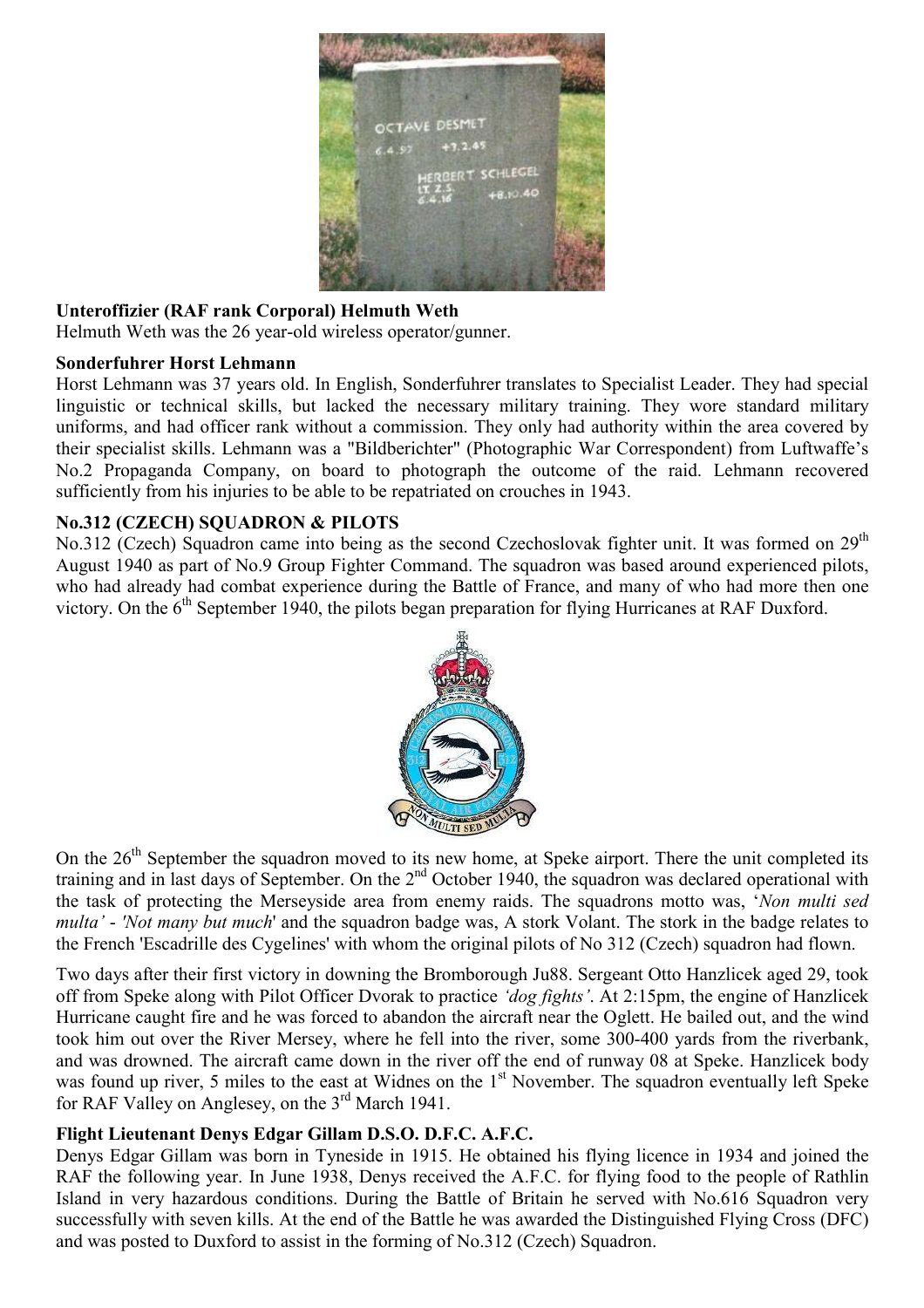In July 1941, he was given command of No.615 (Surrey) Squadron and awarded a Bar to the D.F.C. in October 1941. The following month Denys was shot down by flak and picked up by Air Sea Rescue Launch off Dunkirk. In December he was awarded the Distinguished Service Order (DSO). March 1942, saw him forming the first Typhoon Wing at Duxford and subsequently taking command of 20 Sector 2<sup>nd</sup> Tactical Air Force (TAF) in April 1944. In August 1944 Denys was awarded the Bar to his DSO and in October of that year he led an attack on the German Staff Conference at Dordrecht, which killed many of the senior staff of the  $15<sup>th</sup>$  Army.

Denys was awarded the second bar to his DSO in January 1945 and left the RAF later that year as a Group Captain. He joined No.616 (South Yorkshire) Squadron, Royal Auxiliary Air Force as a Flight Lieutenant when they reformed at RAF Finingley in 1947. He finally left in 1950 to join the family carpet business Homfray Carpets in Halifax were he became Chairman. He went on to be Deputy Lord Lieutenant of North Yorkshire and retired to become a gentleman farmer in his beloved Yorkshire. He died suddenly of a heart attack in 1991.



Flt. Lt. Denys Edgar Gillam

## Pilot Officer Alois Vasatko

Alois Vasatko was born on the 25<sup>th</sup> August 1908 in Celakovice. Having been a teacher he started military service, which he finished in spring 1929, and eventually moved to the Army Academy. After qualifying as a Lieutenant of Artillery he was posted to the  $54<sup>th</sup>$  Artillery Regiment in Bratislava. In October 1935 he was promoted to the rank of  $1<sup>st</sup>$  Lieutenant and qualified as an Air Observer. Between 1937 & 1938 he trained as a pilot becaming operational on the  $1<sup>st</sup>$  March 1939.

After the Germans occupied Czechoslovakia, Vasatko with a group of friends crossed into Poland on the 13<sup>th</sup> July 1939. From there he moved to France. When WWII began, 'Amos' (nickname of Vasatko) was posted on the 11<sup>th</sup> September 1939 to fighter school at Chartres, training on Curtiss Hawk 75 aircraft, and on the 11<sup>th</sup> May 1940 joined the famous Grouppe de Chasse I/5. On the  $17<sup>th</sup>$  May he had his first successful air battle when he shared the shooting down of a Bf109 and took part in the shooting down of a Henschel Hs126. Then he was appointed as a flight commander. On the  $12<sup>th</sup>$  June 1940, he took part in the destroying of twelve enemy planes three of which he shot down alone. During a dogfight in which he shot down a Heinkel He111 he was slightly wounded and on the 9<sup>th</sup> and 15<sup>th</sup> June he crash landings twice. He became the most successful Czechoslovak fighter pilot in the battle of France. At the end of June he flew together with his unit to North Africa and on the 5<sup>th</sup> August 1940, he arrived at Cardiff on board the 'David Livingstone'.

He moved via the Czech camp at Cholmodeley Park to the Czech depot at Cosford where he joined the RAFVR with the rank of Pilot Officer. On the  $5<sup>th</sup>$  September he was posted to the newly created No.312 (Czech) Fighter Squadron as part of the first group of pilots. On the 12<sup>th</sup> December 1940 he was made the flight commander of 'B' Flight and on the 5<sup>th</sup> June 1941 he became its Commanding Officer. No.312 was part of Kenley Wing, they took part in the first offensive flights over occupied France, and on the  $9<sup>th</sup>$  July, Vasatko probably shot down a Bf109 and damaged another.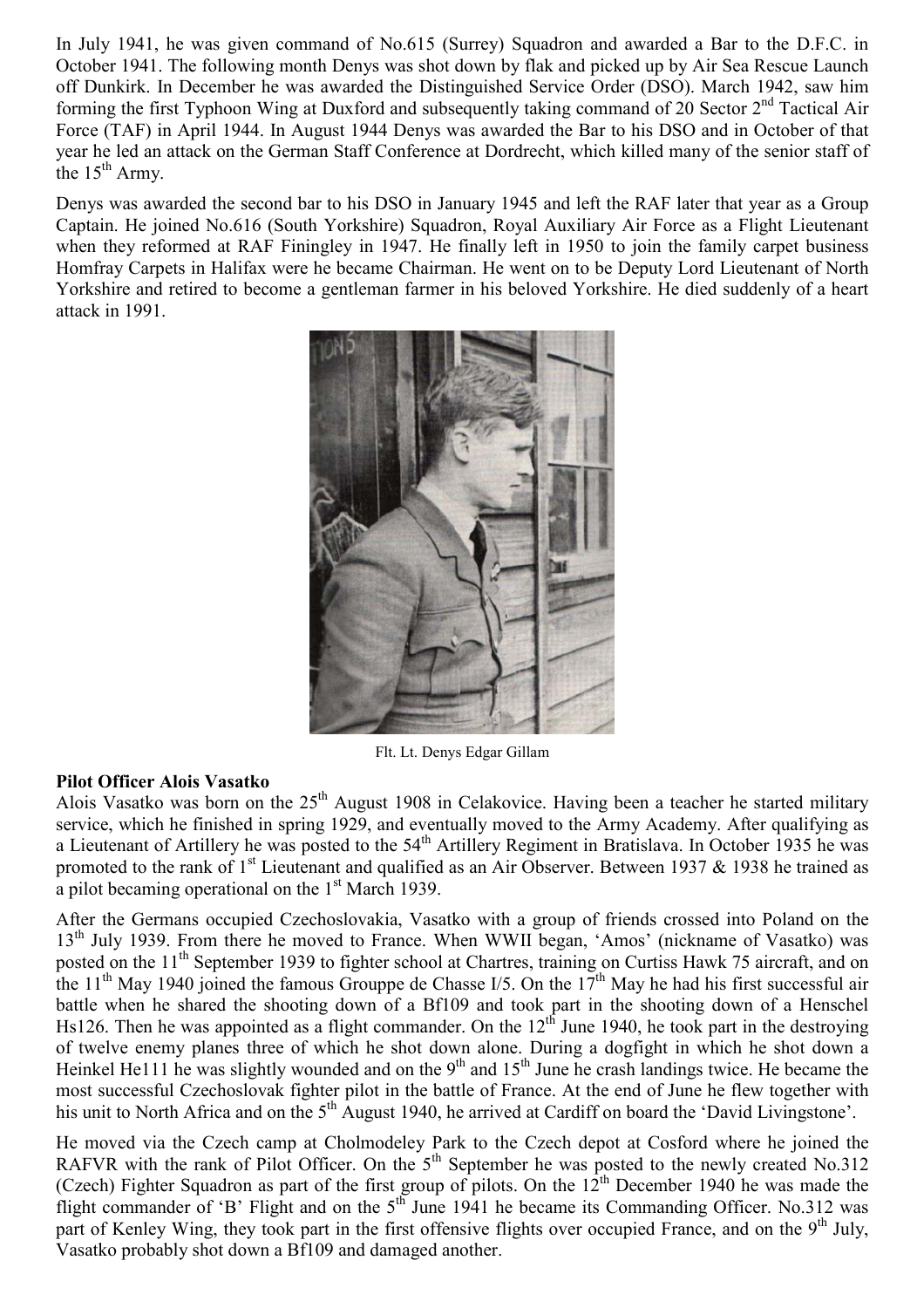In the spring of 1942, he helped with the organisation of the Czechoslovak Fighter Wing, which consisted of No's 310, 312 and 313 Squadron's. During an escort of Boston's over Cherbourg on the 3<sup>rd</sup> June he probably shot down an Fw190. Then came the fatal day, of the  $23<sup>rd</sup>$  June 1942 when the Czech Wing escorted Boston's on a raid against an airfield in Morlaix. During their return near the coast of England, No.312 was attacked by a group of six Fw190 from above. Vasatko tried to manoeuvre to a better position for the fight but his Spitfire collided with an attacking aircraft. Both planes then crashed into sea.

Alois Vasatko had been awarded many Czechoslovak and Allied orders and medals. The Czechoslovak Order of the White Lion, the Czechoslovak War Cross 1939, French Legion d'honneur – Chevalier, French War Cross and the Distinguished Flying Cross (DFC) which he obtained on the day of his death. On the  $7<sup>th</sup>$ March 1992, the President of Czechoslovak republic ordered Alois Vasatko to be promoted to the rank of Major General in memoriam.



Pilot Officer Alois Vasatko

#### Sergeant Josef Stehlik

Josef Stehlik was born on the 23rd March 1915, in Pikarec Czechoslovakia. He started pilot training at the Elementary Pilot School in Prague in 1936. He served as pilot and instructor with No.3 Air Regiment and was promoted to Sergeant. After the German occupation of Czechoslovakia, he crossed into Poland on the 5<sup>th</sup> June 1939 and then onto France.

After arriving in France he joined the Foreign Legion at the end of August 1939. When WWII began he was transferred to Chartres for retraining. On the 1<sup>st</sup> December 1939, he was posted to Groupe de Chasse III/3 and took part in the air battle of France. During this time Stehlik shot down four enemy aircraft and shared in the shooting down of four more. As the Germans advanced he flew to Africa and then sailed from Casablanca to England. On the 5<sup>th</sup> September 1940, as Sergeant he joined the newly formed No.312 (Czech) Squadron at Duxford.

After the squadron victory on 8<sup>th</sup> October, he claimed a probable Bf109 shot down and another damaged plus another Ju88 shared. He left operational duty in October 1941, and became an instructor training pilots at Hullavington and then in Canada. In April 1943 he returned to No.312 Squadron where he flew many operations over occupied Europe. In January 1944 he moved to the Soviet Union together with a group of 20 Czech pilots. After training on Soviet La-5 fighters, he was posted in September 1944 to Slovakia as commander of the 1<sup>st</sup> Czechoslovak Fighter Regiment. He added to his score one Ju88 and a share of a Ju87. He destroyed two more aircraft on the ground, five trucks, a locomotive, and three other vehicles. Following this he was then involved with the forming of  $1<sup>st</sup>$  Czechoslovak Air Division where he was promoted to second in command of the  $2<sup>nd</sup>$  Fighter Regiment. He was awarded the Czechoslovak War Cross 1939, Czechoslovak Medal for Bravery, and the French War Cross.

In post-war life Captain Stehlik took part in the creating of the new Czechoslovak Air Force. At first he was the commander of a retraining course on Bf109G aircraft and at the end of 1945 the commander of a course of instructors for the Army Air Academy. In 1948 when he was discharged from the army he was arrested for a reason, which was not too clear, but after a year as there were no evidence against him, he was acquitted. In 1964 he was finally rehabilitated and got back his rank and returned to the army. He eventually retired as a Colonel in the Air Force, and died suddenly on the  $30<sup>th</sup>$  May 1991.